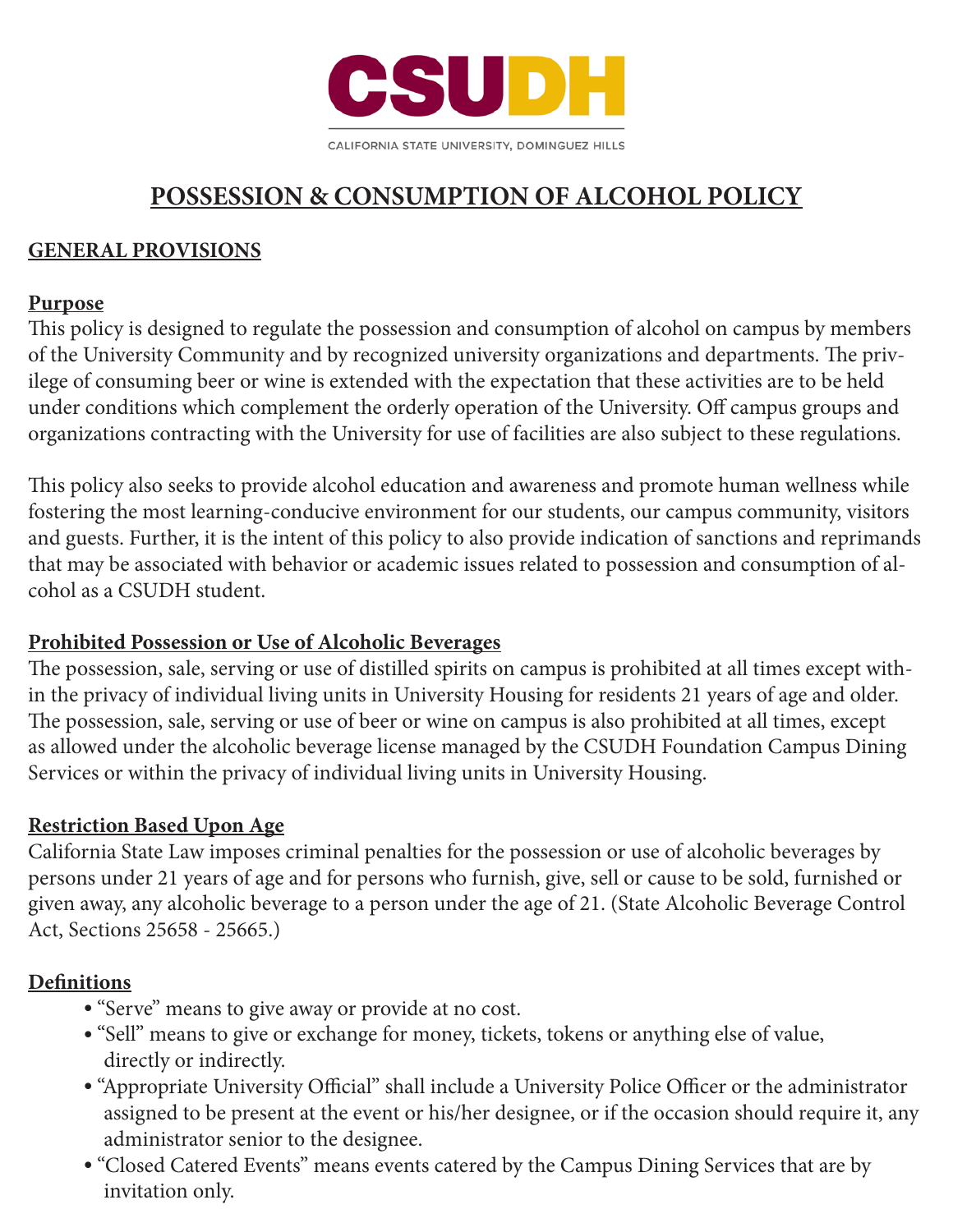# **Authority**

This policy is promulgated under the authority of the California Education and Administrative Codes, subsequent resolutions and standing orders of the Board of Trustees and Chancellor of the California State University, and responsibility of the President of the University for the general welfare of the campus.

The CSUDH Office of Student Life, a service of the Division of Enrollment Management and Student Affairs, is the designated University unit charged with daily Campus Life Policy oversight and enforcement.

## **CONDITIONAL USE OF BEER AND WINE**

# **Campus Organizations**

Officially recognized campus organizations, (staff, faculty, auxiliaries, and administrative) may sponsor an event on campus at which beer and/or wine is served. In sponsoring such event, the organization and its members accept the following responsibilities and conditions:

- 1. To observe all applicable state laws and university policies, including compliance with the application procedure.
- 2. To maintain decorum appropriate to the University setting. The sponsoring organization shall cease serving beer or wine at the request of an appropriate university official;
- 3. To limit participation to the membership of the sponsoring organization and it's invited guests only and for a specific time frame only;
- 4. To refrain from advertising to the public, on or off campus, the availability of alcoholic beverages;
- 5. To provide for the distribution of non-alcoholic beverages other than water at any event where alcoholic beverages are served;
- 6. To assure that no minor or intoxicated person is served alcoholic beverages;
- 7. To assure that consumption and service of the beer or wine is at or in the facility designated for the event only.

#### **Campus Dining Services**

Beer or wine may only be sold or served by the Campus Dining Services.

- 1. Selling beer or wine includes an exchange for money, tickets, tokens or anything else of value.
- 2. If admission charges are made for the function, alcoholic beverages cannot be served as a part of the admission price.
- 3. Generally sales of beer or wine will be in conjunction with food service.

# **Restrictions to the University's Alcohol Beverage License**

Beer and wine can only be served or sold in the following locations:

- 1. The DH Sports Lounge in the University Student Union
- 2. The Home Depot National Training Center Complex
- 3. At closed events catered by the Campus Dining Services
- 4. All non-mobile Campus Dining Services food service locations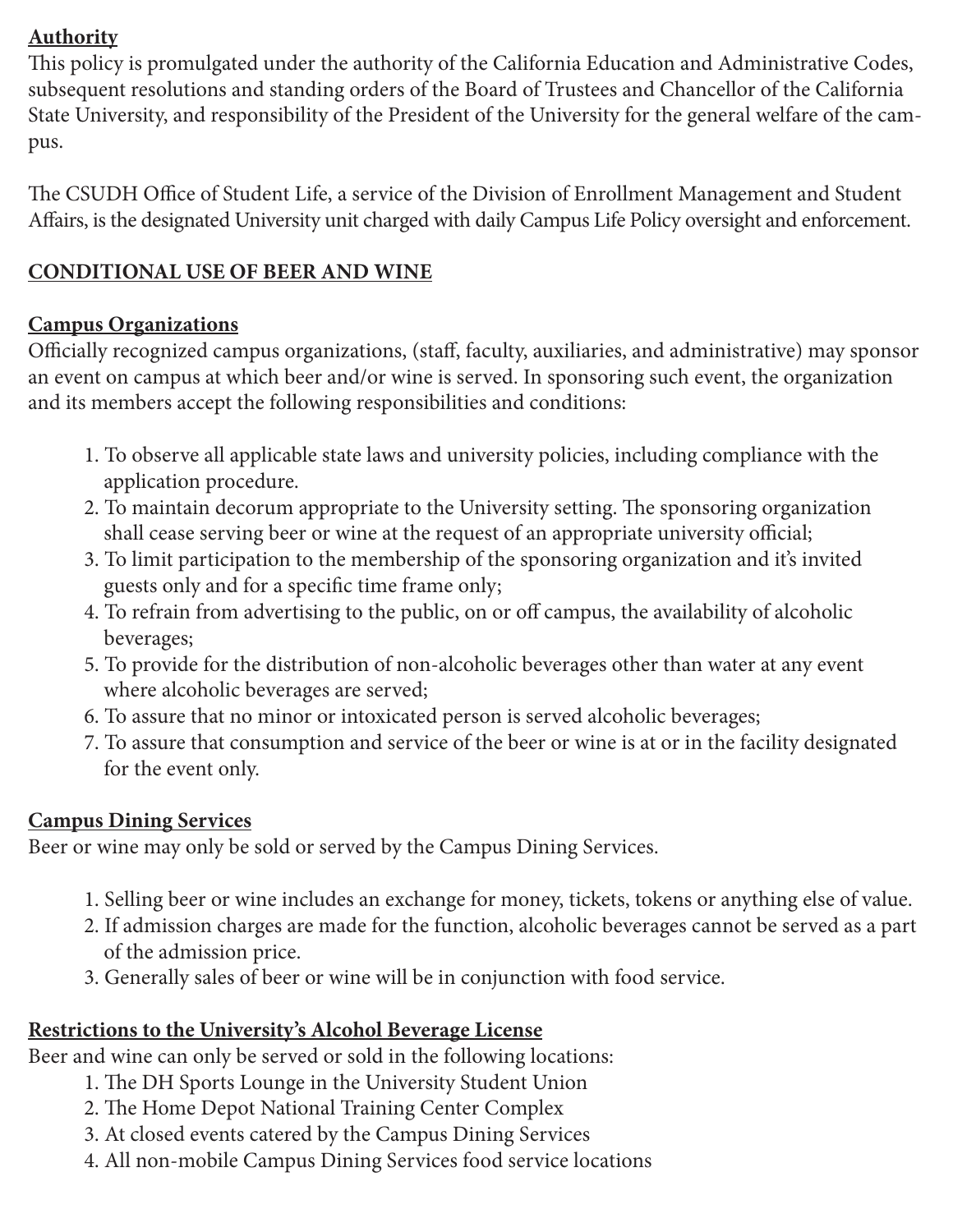# **ADMINISTRATIVE RESPONSIBILITY FOR POLICY IMPLEMENTATION & ENFORCEMENT**

## **Policy Implementation**

- 1. Faculty or staff groups may request permission to hold a group sponsored event at which beer and/or wine are to be served by submitting an application to the Director of Campus Dining Services or designee at least ten (10) working days before the proposed event. If the application is denied, the group may appeal to the Executive Director of the Foundation.
- 2. University related groups (for example the Alumni Association) may request permission to hold a group sponsored event at which beer and/or wine are to be served by submitting an application, approved by the university liaison for that group, to the Director of Campus Dining Services or designee at least 10 working days prior to the proposed event. If the application is denied, the group may appeal to the Executive Director of the Foundation.
- 3. Off-campus groups (not university related) shall be limited by the terms of their written contract with the Campus Dining Services. Individuals are not provided any privileges under these policies.

#### **Policy Application - Off Campus Events**

The University does not condone or recognize off-campus events involving the serving or consumption of alcohol. When student organizations choose to sponsor off-campus events where alcohol is advertised, such advertisements must not include any connection between the student organization and the University. Non-adherence to this policy would be grounds for immediate loss of campus recognition and registration rights and privileges for any student organization upon completion of a brief investigation.

Off-campus events are also subject to state law for purchasing (no funds as stated above may be used) and/or supplying alcoholic beverages to any minor. Non-adherence to this policy would be grounds for immediate loss of campus recognition and registration rights and privileges for any student organization upon completion of a brief investigation.

The University exercises no supervision and assumes no responsibility to control the serving or consumption of alcoholic beverages off the university premises. However, if a university group appears to encourage or tolerate the misuse or abuse of alcohol at off-campus events, appropriate disciplinary actions may be taken upon a more complete investigation.

#### **Policy Enforcement**

- 1. The Vice President for Enrollment Management and Student Affairs is responsible for the general enforcement of this policy.
- 2. The Executive Director of the Foundation is responsible for the general enforcement of this policy and approval of application (in coordination with the Director of Campus Dining Services) for all non-student groups.
- 3. The University Police will assist with enforcement of this policy for protection of security and to enforce applicable laws.
- 4. Campus Dining Services staff will assist with enforcement of this policy for protection of the Alcoholic Beverage License and to ensure that applicable laws are enforced.
- 5. Violations of this policy by individuals may cause disciplinary action to be taken.